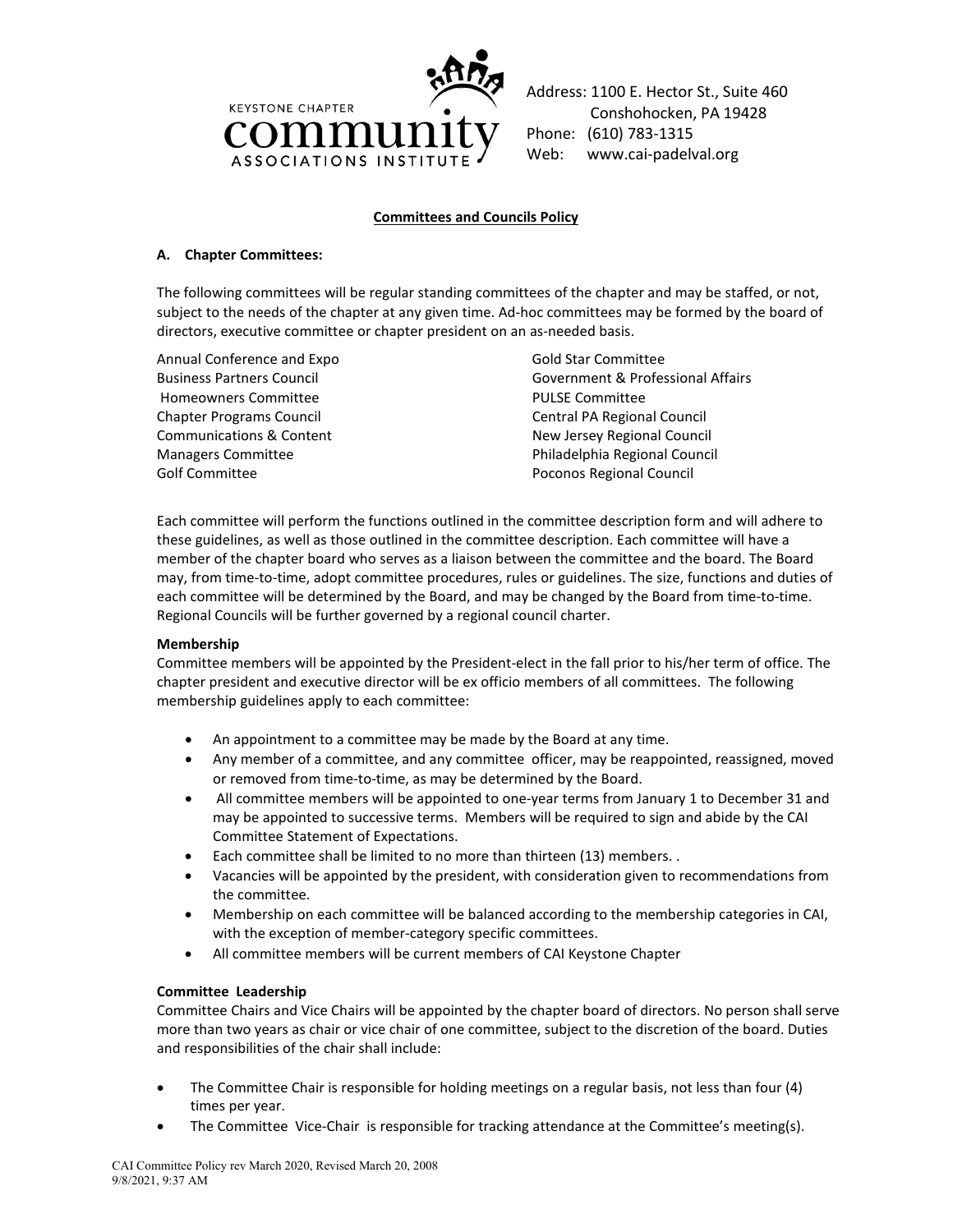- The Committee Chair shall designate a Secretary to take, distribute and maintain the Committee meeting minutes.
- The Committee Chair will Provide committee leadership and lead each committee meeting
- The Committee Chair will Prepare a calendar of regularly scheduled meeting dates
- Committee leadership will Help recruit new committee members and delegate appropriate work to members
- The Committee Chair will Prepare and distribute meeting agendas and other relevant information to committee members
- The Committee Chair will Prepare quarterly committee report to the chapter board of directors (March, June, September, December) and submit the report, not less than ten (10) days prior to the board meeting, to the Board Liaison and Executive Director.
- If the above deadline is missed, Chapter staff shall contact the Committee Chair for an update
- The Committee Chair will Copy Chapter Executive Director on all committee agendas and meeting minutes.

## **Meetings & Attendance**

Each committee shall meet at least four times each year. The committee chair is responsible for setting up the meeting calendar for the year, securing a location that is convenient for members, and notifying, with the assistance of the chapter office, each committee member. Each committee member is encouraged to attend the annual chapter committee kickoff meeting.

- All Committee volunteers, by virtue of their decision to join a committee, are expected to attend Committee meetings.
- An excused absence from a meeting is permitted I cases where the volunteer notifies the Vice-Chair not less than seventy-two (72) hours prior to the meeting, in writing, of their inability to attend the meeting and said absence is for a legitimate reason. The notification must identify the basis for the absence. Failure to designate a basis for the absence will be considered unexcused.
- The Committee Chair will determine whether an absence is excused or not excused. Examples of excused absences include, but are not limited to: medical emergencies, family emergencies, personal emergencies, court orders, and prescheduled meetings of which the Committee Chair has been advised.
- If a committee member misses three (3) consecutive meetings in the course of one year based on unexcused absences, that Committee member may be removed from the Committee and prohibited from serving on any committee for a period of one (1) year. All attempts should be made by Chapter staff, the Committee Chair, and Committee Vice-Chair to prevent these sanctions.

#### **Program Attendance**

Committee members are expected to pay the regular admission rate for all chapter events. In certain cases where the committee chair is expected to attend multiple programs per year and perform the duties of the chair, the chapter may permit the committee chair or his/her designee to attend programs of his/her committee at no cost.

#### **Reports**

Each committee chair is responsible for preparing a written committee report to the board on a quarterly basis. Reports will be due on March 1, June 1, September 1 and December 1. The Board may request additional reports from time-to-time. All reports, as well as all other recommendations, statements, memoranda, correspondence and communications from a committee, must be submitted to the Board through the executive director's office, so they may be included in the executive director's reports to the Board.

#### **Limitations on Authority**

This section of the chapter Committee Policies and Procedures shall also apply to all Regional Councils and Regional Council Committees.